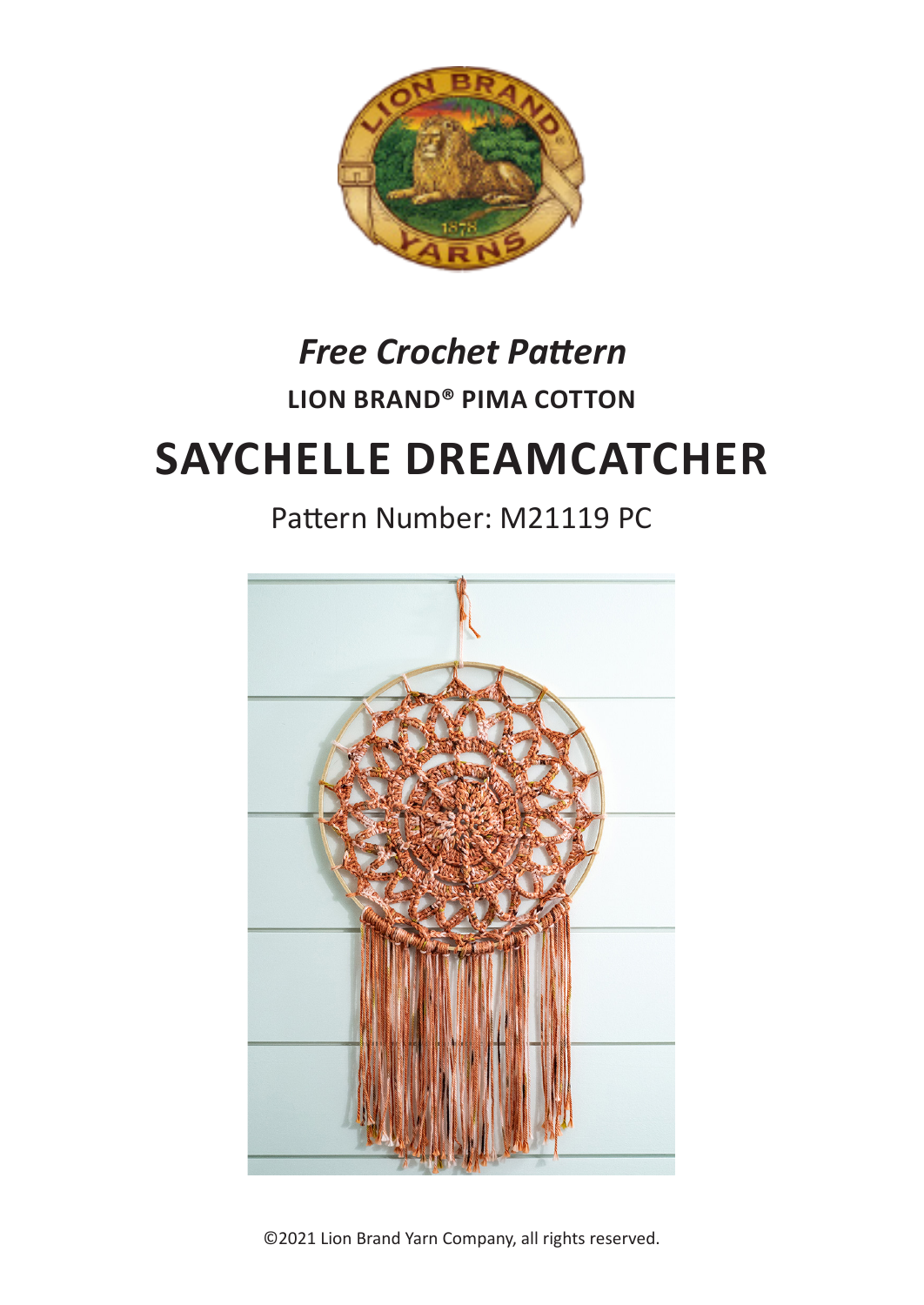## **SKILL LEVEL –** EASY

## **SIZES**

About 12 in. (30.5 cm) diameter

#### **MATERIALS**

- LION BRAND® PIMA COTTON (Art. #762) #501 Auburn 1 ball
- LION BRAND® crochet hook size G-6 (4.25 mm)
- LION BRAND® large-eyed blunt needle

#### **ADDITIONAL MATERIALS**

12 in. (30.5 cm) diameter embroidery hoop



#### **STITCH EXPLANATON**

**Cl (3 double crochet cluster)** Yarn over, insert hook in indicated st and draw up a loop, yarn over and draw through 2 loops on hook (2 loops rem on hook), \*yarn over, insert hook in *same* st and draw up a loop, yarn over and draw through 2 loops on hook; rep from \* once more, yarn over and draw through all 4 loops on hook.

**FPdc (Front Post double crochet)** Yarn over, insert hook from front to back then to front, going around post of indicated st, draw up a loop, (yarn over and draw through 2 loops on hook) twice. Skip top of st *behind* the FPdc.

## **NOTES**

- 1. Dreamcatcher is worked in joined rnds from the center outwards.
- 2. While working the last round, the Dreamcatcher is attached to the embroidery hoop.

| Note:<br>The following corrections have been incorporated into the pattern below. We are highlighting the corrections<br>separately here so that if you have printed out an earlier version of the pattern you'll know what was changed. |
|------------------------------------------------------------------------------------------------------------------------------------------------------------------------------------------------------------------------------------------|
| CORRECTIONS (applied Nov 23th, 2021)                                                                                                                                                                                                     |
| <b>FINISHING</b>                                                                                                                                                                                                                         |
| <b>Fringe</b>                                                                                                                                                                                                                            |
| Cut 2 strands, each about 26 in. (66 cm) long.                                                                                                                                                                                           |
| Hold strands together and fold in half, forming a loop.                                                                                                                                                                                  |
| Hold folded strands against hoop, pull yarn ends through loop and then tighten.                                                                                                                                                          |
| Make fringe as desired along lower edge of hoop.                                                                                                                                                                                         |
| Cut an 8 in. (20.5 cm) length of yarn and tie it around hoop for a hanging loop. Weave in yarn ends                                                                                                                                      |

To order visit our website www.lionbrand.com or call: (800) 258-YARN (9276) any time!

Copyright ©1998-2021 Lion Brand Yarn Company, all rights reserved. No pattern or other material may be reproduced -- mechanically,

electronically, or by any other means, including photocopying - without written permission of Lion Brand Yarn Company.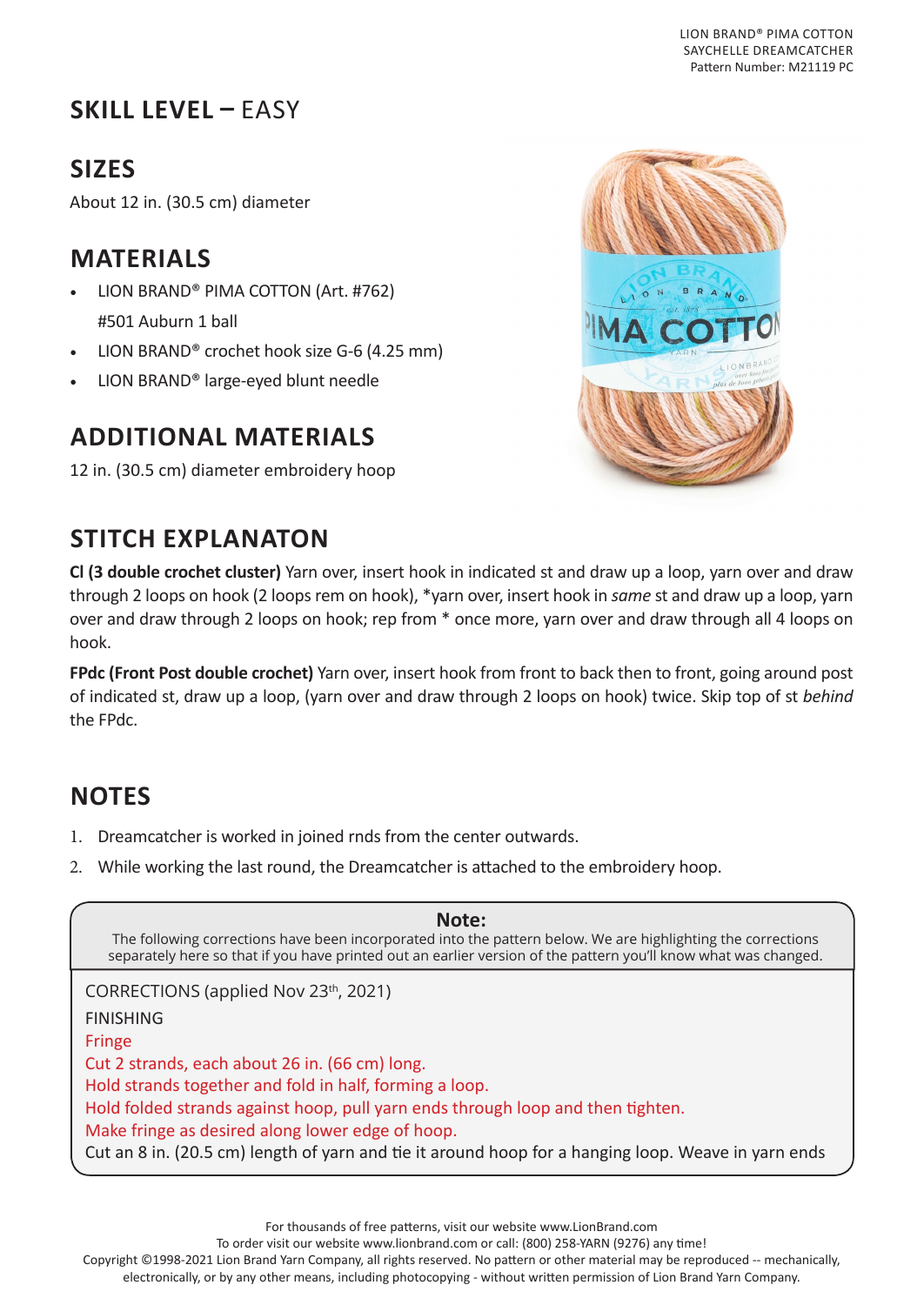## **DREAMCATCHER**

Ch 4; join with sl st in first ch to form a ring.

**Rnd 1 (RS):** Ch 1, 10 sc in ring; join with sl st in first sc – you will have 10 sc in this rnd.

**Rnd 2:** Ch 4 (counts as dc, ch 1), \* dc in next st, ch 1; rep from \* around; join with sl st in 3rd ch of beg ch-4  $-10$  dc and 10 ch-1 sps.

**Rnd 3:** (Sl st, ch 2, Cl) in first ch-1 sp, \* ch 3, Cl in next ch-1 sp; rep from \* around, ch 3; join with sl st in first  $Cl - 10$  Cl and 10 ch-3 sps.

**Rnd 4:** Ch 2 (does not count as a st); FPdc around first Cl, 4 dc in next ch-3 sp, \* FPdc around next Cl, 4 dc in next ch-3 sp; rep from \* around; join with sl st in first FPdc – 40 dc and 10 FPdc.

**Rnd 5:** Ch 2 (does not count as a st), FPdc around same FPdc as joining sl st, ch 5, sk next 4 sts, \* FPdc around next FPdc, ch 5, sk next 4 sts; rep from \* around; join with sl st in first FPdc – 10 FPdc and 10 ch-5 sps.

**Rnd 6:** Ch 2 (does not count as a st), FPdc around same FPdc as joining sl st; 5 dc in next ch-5 sp, \* FPdc around next FPdc, 5 dc in next ch-5 sp; rep from \* around; join with sl st in first FPdc – 50 dc and 10 FPdc.

**Rnd 7:** Ch 2 (does not count as a st), FPdc around same FPdc as joining sl st, ch 6, sk next 5 sts, \* FPdc around next FPdc, ch 6, sk next 5 sts; rep from \* around; join with sl st in first FPdc – 10 FPdc and 10 ch-6 sps.

**Rnd 8:** Ch 2 (does not count as a st), FPdc around same FPdc as joining sl st; 6 dc in next ch-6 sp, \* FPdc around next FPdc, 6 dc in next ch-6 sp; rep from \* around; join with sl st in first FPdc – 60 dc and 10 FPdc.

**Rnd 9:** Sl st in next st, ch 1, sc in same st, ch 8, sk next st, sc in next 2 sts, ch 8, sk next st, sc in next st, ch 1, sk next st, \* sc in next st, ch 8, sk next st, sc in next 2 sts, ch 8, sk next st, sc in next st, ch 1, sk next st; rep from  $*$  around; join with sl st in first sc  $-$  20 ch-8 sps, 40 sc, 10 ch-1 sps.

**Rnd 10:** Ch 1, 11 sc in each ch-8 sp around; join with sl st in first sc – 220 sc.

**Rnd 11:** Sl st in next 5 sts, ch 1, sc in same st, ch 5, sk next 10 sts, \* sc in next st, ch 5, sk next 10 sts; rep from \* around; join with sl st in first sc – 20 sc and 20 ch-5 sps.

**Notes:** In the next rnd you will work sts into the ch-sps of Rnd 11 and you will work sl sts around the embroidery hoop to attach the Dreamcatcher to the hoop. Hold the Dreamcatcher inside the hoop as you work.

To work a sl st over hoop, insert hook into hoop and take yarn over the top of the hoop. Yarn over and draw yarn through hoop and through loop on hook.

**Rnd 12:** (Sl st, ch 1, sc, hdc, dc, tr) in first ch-5 sp, sl st over hoop, (tr, dc, hdc, sc) in same ch-5 sp, \* (sc, hdc, dc, tr) in next ch-5 sp, sl st over hoop, (tr, dc, hdc, sc) in same ch-5 sp; rep from \* around; join with sl st in first  $sc - 20$  (sc, hdc, dc, tr, sl st, tr, dc, hdc, sc) groups.

Fasten off.

#### **FINISHING**

#### *Fringe*

Cut 2 strands, each about 26 in. (66 cm) long. Hold strands together and fold in half, forming a loop. Hold folded strands against hoop, pull yarn ends through loop and then tighten. Make fringe as desired along lower edge of hoop.

For thousands of free patterns, visit our website www.LionBrand.com

To order visit our website www.lionbrand.com or call: (800) 258-YARN (9276) any time!

Copyright ©1998-2021 Lion Brand Yarn Company, all rights reserved. No pattern or other material may be reproduced -- mechanically, electronically, or by any other means, including photocopying - without written permission of Lion Brand Yarn Company.